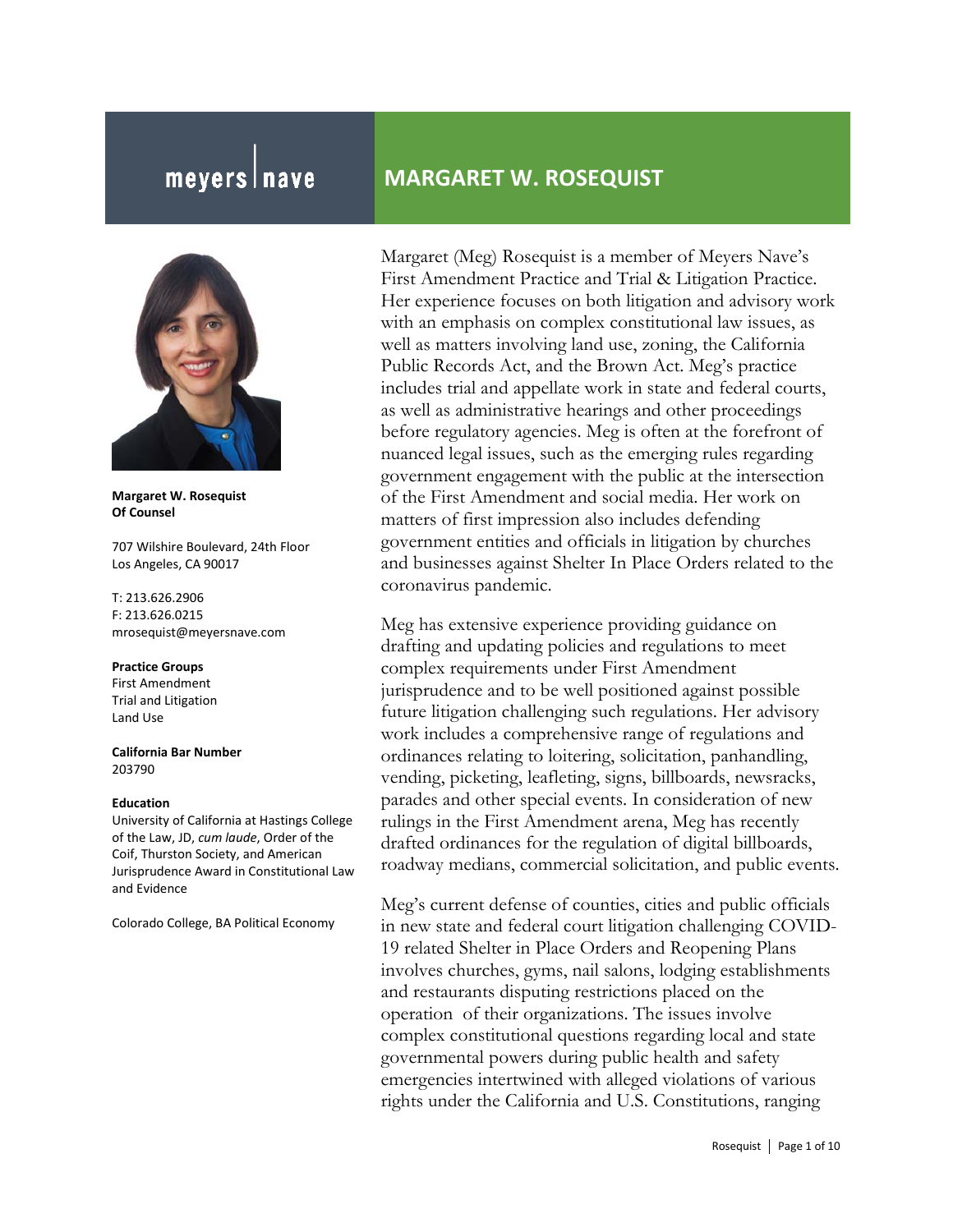from First Amendment freedoms of expression, religion and assembly to civil rights claims for alleged violations of the due process and equal protection clauses to economic claims under the takings and commerce clauses. Meg's work has resulted in precedent-setting victories at both the district and appellate court levels, including published decisions, which deny plaintiffs' attempts to block enforcement of such Orders and Reopening Plans.

Meg's litigation victories include *California New Business Bureau, Inc. v. County of San Bernardino* (Case No. CIVDS 1616334, Nov. 8, 2016). After the U.S. Supreme Court's decision in *Reed v. Town of Gilbert*, Meg assisted in drafting a constitutionally sound commercial solicitation ordinance for the County of San Bernardino. When that ordinance was challenged by CNBB, Meyers Nave obtained a complete victory in court for the County. CNBB brought suit after it received four administrative citations for violating the ordinance by soliciting business on the grounds around the County's Hall of Justice. Meyers Nave successfully argued that the area around the Hall of Justice was not a public forum and the Superior Court denied CNBB's request for an injunction.

Meg also advises cities and counties regarding responding to Public Records requests. One case involved successfully defending the Los Angeles Memorial Coliseum and its Commission in high-profile litigation alleging Brown Act and Public Records Act violations related to the Commission's negotiations with the University of Southern California over a long-term lease for the Coliseum. The petitioners charged the Commission with violating open meeting laws during negotiations with USC and failing to provide all documents responsive to hundreds of CPRA requests by the *LA Times* relating to all aspects of Coliseum operations and finances. Meg also represented the City of Walnut Creek in one of the first cases involving the question of whether SB 1421, which became effective Jan. 1, 2019, applies to peace officer personnel records created prior to that date or only to such records created after that date.

Meg also co-authored the amicus brief on behalf of the League of California Cities, California State Association of Counties and American Planning Association California Chapter in the pivotal case of *Lamar Central Outdoor, L.L.C. v. City of Los Angeles*. Lamar involved the constitutionality of billboard regulations under the California constitution. In a major victory, the Second Appellate District upheld the ability of California cities and counties to continue using the onsite/offsite and commercial/noncommercial distinctions as a regulatory tool in their sign codes.

Meg is a frequent presenter and author on First Amendment issues and has published articles and presented at numerous conferences hosted by the International Municipal Lawyers Association, League of California Cities, and County Counsels' Association of California, among others. Meg also recently wrote an article for the League of California Cities' Western City magazine that analyzes the Supreme Court's decision in *Reed v. Town of Gilbert*. Meg regularly assists municipal clients in addressing the challenges of updating their sign codes and solicitation regulations to comply with the standards set forth in *Reed*.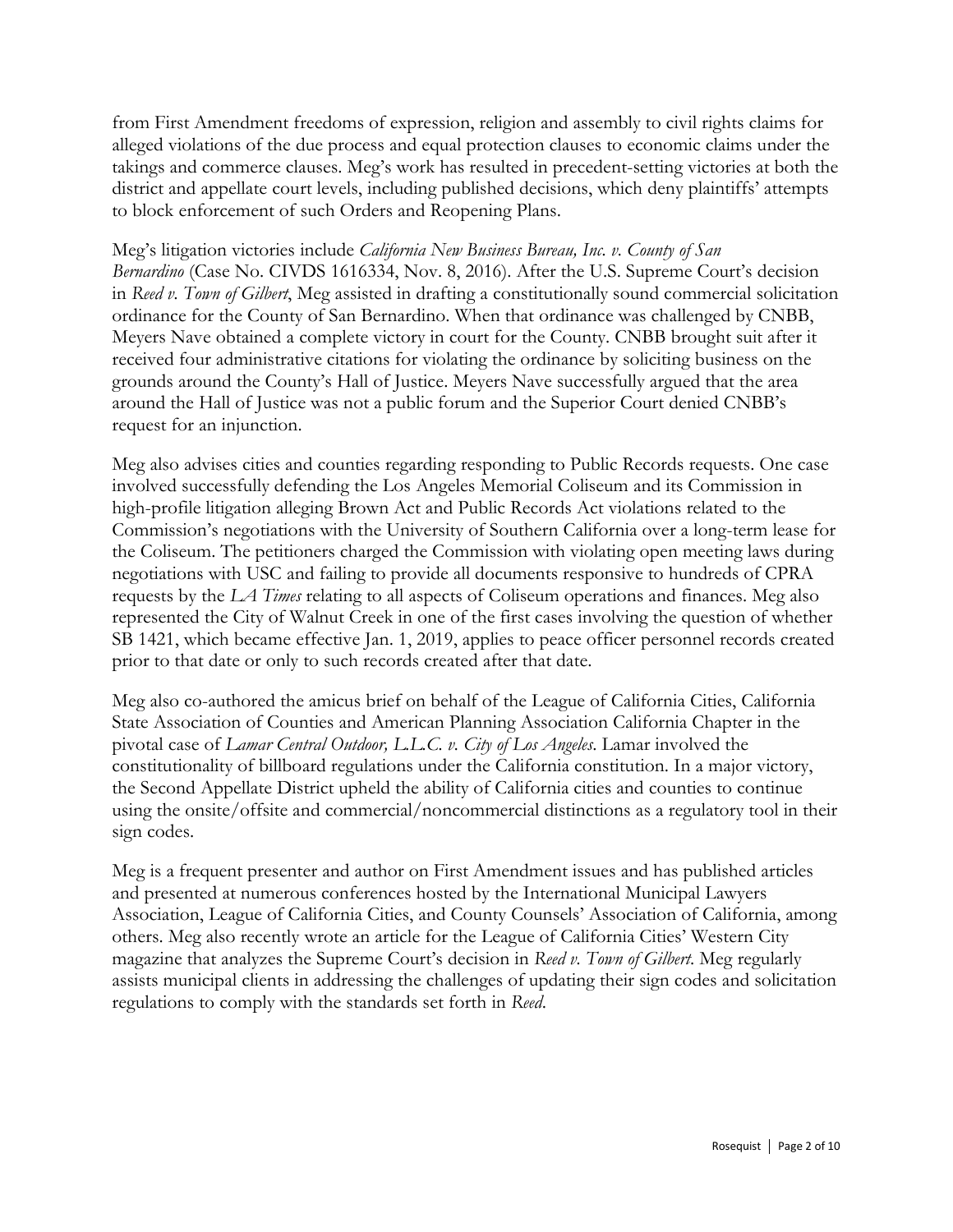#### **Publications and Presentations**

- Author, "Ninth Circuit Offers Some Guidance On When An Elected Official's Speech Can Form The Basis For A First Amendment Retaliation Claim," Meyers Nave Client Alert, April 26, 2022
- Presenter, "Dos and Don'ts for Advertising On Buses and Other Municipal Property," International Municipal Lawyers Association, July 27, 2021
- Presenter, "COVID-19 Litigation: Public Health Orders, and Related Legal Challenges," International Municipal Lawyers Association webinar, July 20, 2021
- Presenter, "Social Media and First Amendment: What are the Rules of Engagement?" General Manager Leadership Summit, California Special Districts Association, June 29, 2021
- Author, "SCOTUS Vacates Second Circuit Decision Finding President Trump's Prior Twitter Ban Violated the First Amendment,'' Meyers Nave Client Alert, April, 8, 2021
- Presenter, "Social Media, First Amendment and Government: What Are the New Rules of Engagement?" San Diego County Bar Association webinar hosted by the Government Law Section, March 24, 2021
- Presenter, "COVID-19 Health Orders/Phased Reopening: Litigation and Enforcement," City Attorney's Association of San Diego County webinar, February 25, 2021
- Author, "COVID-19 Litigation Update: Federal Judge Dismisses Gym's Complaint, Finding No Viable Constitutional Challenge to Public Health Orders," *North County Lawyer*, December 2020
- Presenter, "COVID-19 Litigation: Public Health Orders, Phased Reopening Plans and Enforcement Challenges," County Counsels' Association of California webinar, December 10, 2020
- Author, "SCOTUS Blocks New York's COVID-19 Limits on Houses of Worship: California is Next for SCOTUS with *Harvest Rock Church v. Newsom*," Meyers Nave Client Alert, November 30, 2020
- Author, "Roman Catholic Diocese of Brooklyn Asks SCOTUS to Block New York's COVID-19 Restrictions on Houses of Worship," Meyers Nave Client Alert, November 13, 2020
- Author, "Federal Judge Dismisses Mega-Gym's Complaint, Finds No Viable Constitutional Challenge to Public Health Orders," Meyers Nave Client Alert, November 2, 2020
- Presenter, "Social Media and Government: What are the Emerging Rules of Engagement?," League of California Cities Annual Conference, October 8, 2020
- Presenter, "COVID-19 Phased Reopening: State and Local Code Enforcement Issues and Related First Amendment Challenges," League of California Cities COVID-19 webinar series, August 25, 2020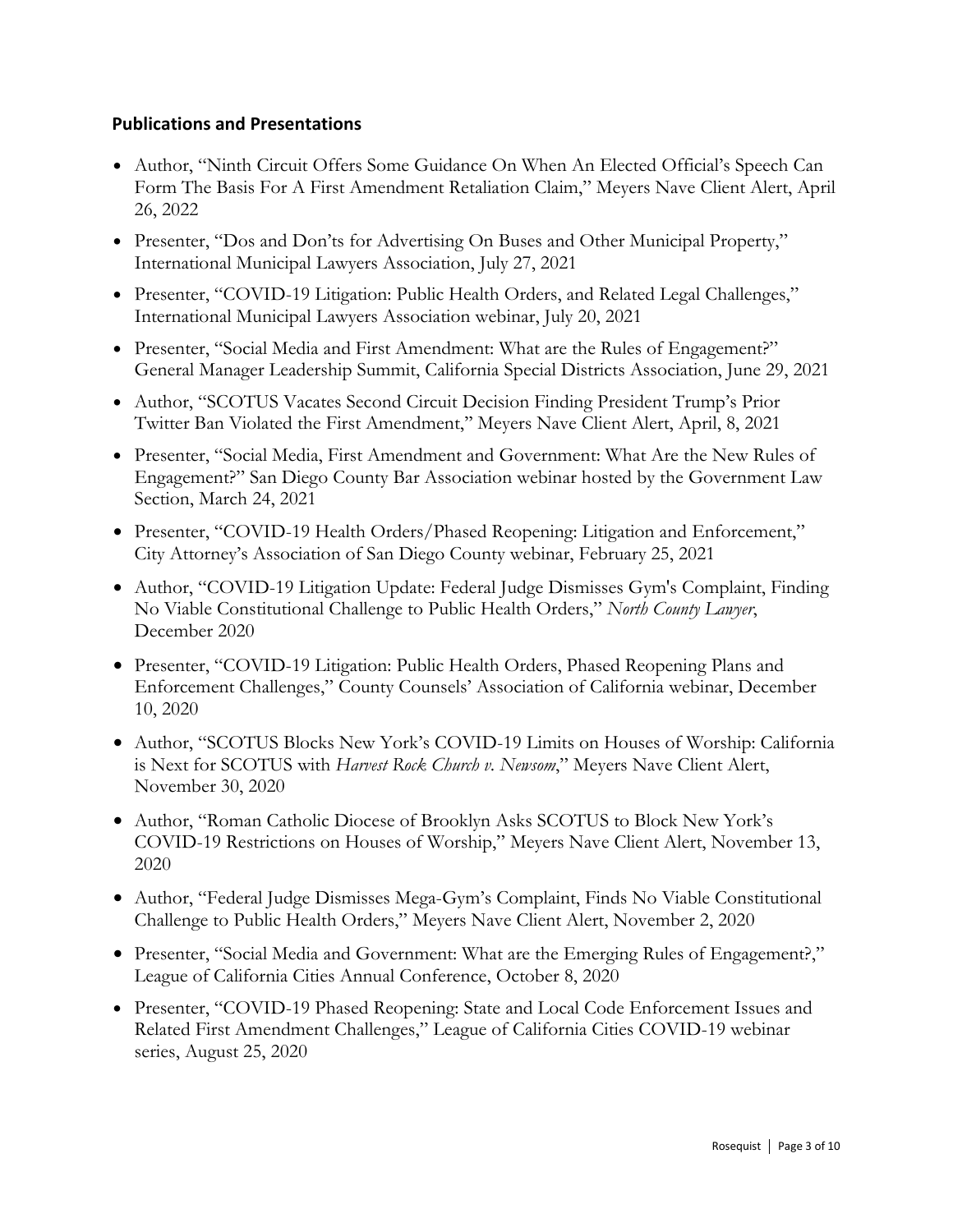- Author, "Shelter In Place and Reopening Plan Litigation: SCOTUS Again Rejects Request for Emergency Application on Religious Services Restrictions," Meyers Nave Client Alert, July 30, 2020
- Presenter, "How To Tackle First Amendment Issues Amidst Shelter In Place Orders: Navigating A City Attorney's New Normal," City Attorneys Association of Los Angeles County webinar, July 23, 2020
- Author, "Shelter In Place and Reopening Plan Litigation: SCOTUS Rejects Request for Judicial Intervention Regarding California's Restrictions on Religious Services," Meyers Nave Client Alert, June 9, 2020
- Presenter, "Shelter In Place and Reopening Plan Litigation: Tips and Strategies for the New Wave of Legal Challenges Facing Counties and Cities," Meyers Nave webinar, June 4, 2020
- Presenter, "Tips and Defenses to Litigating the First Amendment," International Municipal Lawyers Association webinar, February, 2020
- Author, "*Knight v. Trump*: Second Circuit Sets Rules on Blocking Followers from Social Media Accounts," Meyers Nave Client Alert, August 7, 2019
- Author, "Rules of Engagement for Today's Digital Town Square: May Elected Officials Block or Regulate Users on Their Social Media Accounts?", *North County Lawyer*, August, 2019
- Author, "Rules of Engagement for Today's Digital Town Square: May Elected Officials Block or Regulate Users on Their Social Media Accounts?", *North County Lawyer*, August, 2019
- Author, "President Trump's Blocking of Followers on Twitter Found Unconstitutional by Second Circuit," Meyers Nave Client Alert, July 2019
- Presenter, "May Public Officials Block or Regulate Participation on Social Media Accounts?", Meyers Nave webinar, May, 2019
- Presenter, "Public Records Act Issues, Including Production of Sheriff IA Records and Update on SB 1421," County Counsels' Association of California Sheriff's Work Group Conference, 2019
- Author, "Social Media and Government: What Are the New Rules of Engagement?", *The Recorder*, September 27, 2018
- Author, "Public Records & Public Forums: How to Apply Established Case Law with Rapidly Emerging Social Media Platforms," League of California Cities City Attorneys' Spring Conference, 2018
- Author, "*Reed's* Impact on Solicitation Ordinances: Regulating Content, Conduct or Communication?", League of California Cities Annual Conference paper, September, 2017
- Author, "Ninth Circuit Addresses Unattended Collection Bins and Upholds Oakland's Ordinance as Content Neutral," Meyers Nave Client Alert, May, 2017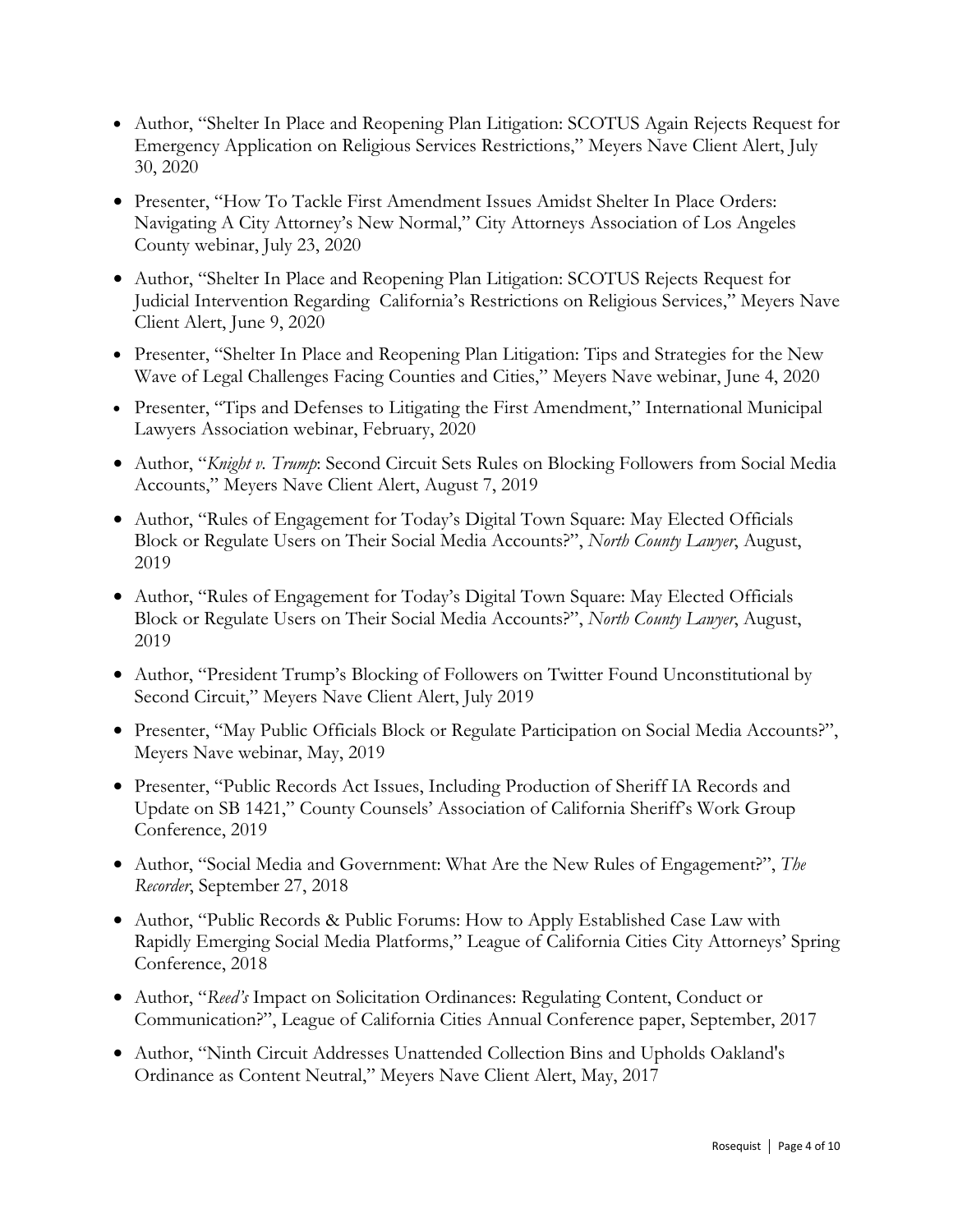- Presenter, "Sign Regulation in the Wake of *Reed v. Town of Gilbert*," Los Angeles County, Office of County Counsel, 2016
- Presenter, "Recent Developments in First Amendment Law: Panhandling and Solicitation Regulations," Greater Inland Empire Municipal Law Association, 2016
- Author, "Recent Developments in First Amendment Law: Panhandling and Solicitation Regulations," International Municipal Lawyers Association Annual Conference paper, 2016
- Author, "Temporary Directional Signs Lead U.S. Supreme Court to the Strictest First Amendment Scrutiny," *Western City,* February 2016
- Presenter, "Sign Regulation in the Wake of *Reed v. Town of Gilbert*," League of California Cities webinar, 2016
- Presenter, "First Amendment: What can Cities do to Regulate Signs in the Wake of the SCOTUS *Reed* Decision?" City Attorneys Association of Los Angeles County, 2015
- Presenter, "First Amendment: Solicitation/Panhandling," International Municipal Lawyers Association webinar, 2015
- Presenter, "Panhandling & Prayer: Regulating Conduct Under Recent Case Law ," League of California Cities Annual Conference, 2014
- Presenter and Author, "Sign Regulations and the First Amendment: Navigating Developments in the Law," International Municipal Lawyers Association webinar and paper, March 2014

#### **Representative Experience**

## *First Amendment/Litigation*

- *County of Los Angeles: LA Clippers Arena Litigation*. Represented the Consolidated Oversight Board of the Second District of Los Angeles County, which includes the Inglewood Successor Agency of the Redevelopment Agency, in litigation relating to a dispute over a potential new home for the Los Angeles Clippers. Madison Square Garden Co. (MSG), which owns the Forum, alleged that the City of Inglewood and its mayor tricked MSG into giving up its long-term lease and purchase option on 15 acres of parking space near the Forum because the City and the mayor were allegedly secretly negotiating with the Clippers to build a new and competing arena on that land less than 1.5 miles from the Forum. The lawsuits alleged violations of the Brown Act and the California Environmental Quality Act. The litigation was dismissed when Clippers owner Steve Ballmer completed his \$400-million purchase of the Forum from MSG, thus ending a dispute that started when the Clippers announced their arena project.
- *City of Walnut Creek/SB 1421*. Represented the City of Walnut Creek in one of the first cases involving the question of whether SB 1421, which became effective Jan. 1, 2019, applies to peace officer personnel records created prior to that date or only to such records created after that date. The City of Walnut Creek received PRA requests from the ACLU and a media coalition that included a request for records created prior to Jan. 1, 2019. The City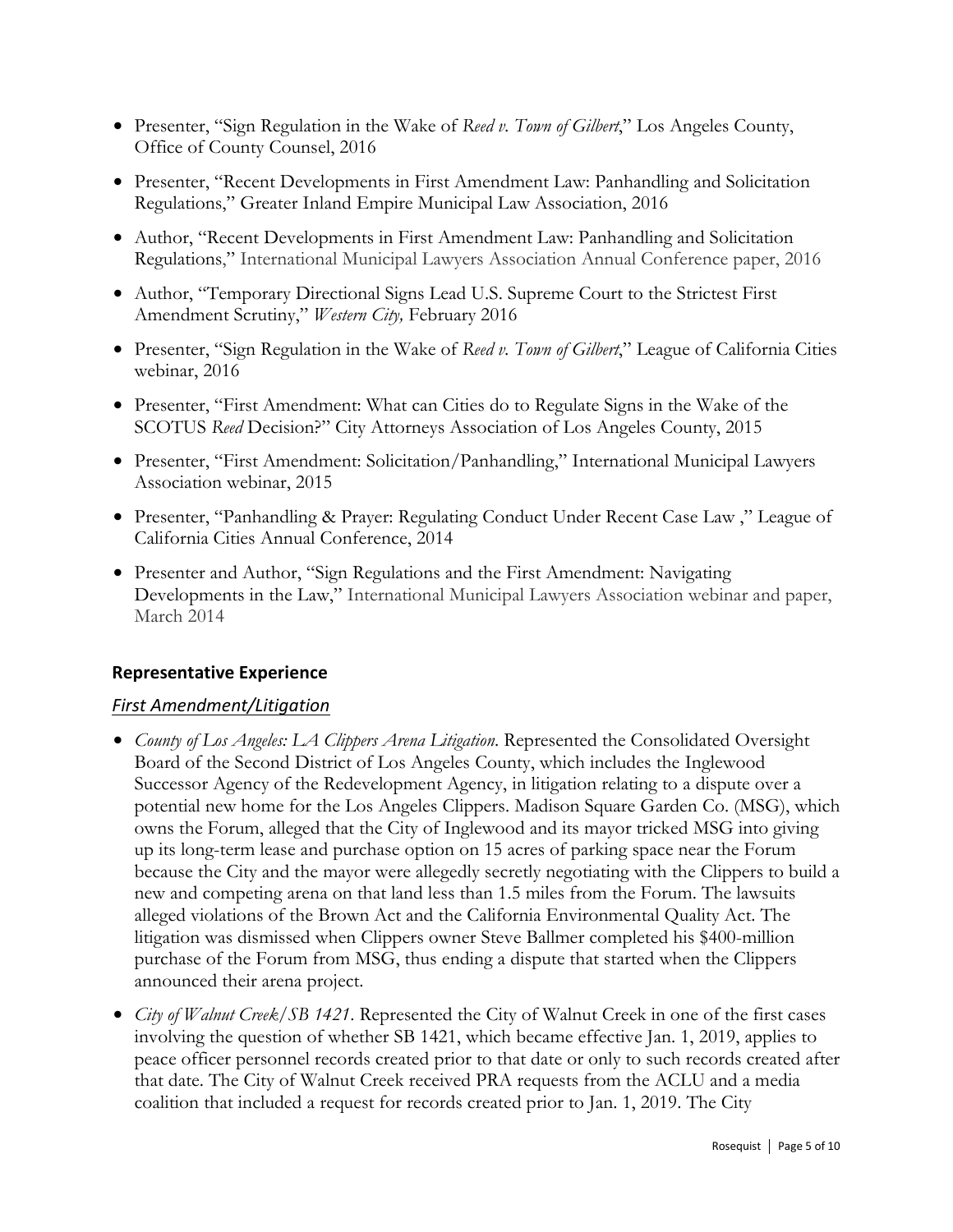determined that it should produce the records but the Police Officers Association filed suit to prevent the release of pre-Jan. 1, 2019 records. The trial court's ruling and the appellate court's ruling on a writ of supersedeas found that records created prior to Jan. 1, 2019 are subject to disclosure under the PRA. Meyers Nave positioned the City to avoid potential attorneys' fees relating to the underlying PRA action through a litigation strategy in which the City's legal position was that it had decided to produce the records but was stayed from doing so by the courts. Once the trial court and appellate court stays were lifted, the City began producing records.

- *Gish v. Newsom, Cross Culture Christian Center v. Newsom, Best Supplement Guide v. Newsom/County of Yolo, Best Supplement Guide v. Newsom/County of San Joaquin, Disbar v. Newsom, Tuck's Restaurant v. Newsom, RPC Systems v. Amador County, Excel Fitness Fair Oaks v. Newsom, Abshire v. Newsom*, and *Brookfields v. County of Sacramento*. Defending numerous counties, cities and public officials throughout California in federal and state court litigation challenging Shelter In Place Orders, Public Health Orders and Reopening Plans related to the coronavirus pandemic. Plaintiffs in these cases are single and/or multiple churches, gyms, nail salons, restaurants, wine bars, brew pubs, lodging establishments, and other businesses challenging various restrictions that are placed on the operation of their organizations, as well as individual plaintiffs challenging limitations on travel and assembly rights during the pandemic. These cases also include challenges to enforcement citations and fines that have been issued due to violations of such Orders and Plans, as well as defending local government entities in class actions that request the refund of business and licensing fees, permits and taxes paid by organizations that are closed or are operating under various restrictions. The issues involve complex constitutional questions regarding local and state governmental powers during public health and safety emergencies intertwined with alleged violations of various rights under the California and U.S. Constitutions, ranging from First Amendment freedoms of expression, religion and assembly to civil rights claims for alleged violations of the due process and equal protection clauses to economic claims under the takings and commerce clauses. Meyers Nave has obtained precedent-setting victories at both the district and appellate court levels. Published decisional victories in these cases include *Gish, Cross Culture Christian Center, Best Supplement Guide* and *Disbar*.
- *California New Business Bureau, Inc. v. County of San Bernardino*. After the U.S. Supreme Court's decision in *Reed v. Town of Gilbert*, Meyers Nave drafted a constitutionally sound solicitation ordinance for the County of San Bernardino. When that ordinance was challenged by CNBB, Meyers Nave obtained a complete victory in court for the County. CNBB brought suit after it received four administrative citations for violating the ordinance by soliciting business on the grounds around the County's Hall of Justice. Meyers Nave successfully argued that the area around the Hall of Justice was not a public forum, and the Superior Court denied CNBB's request for an injunction.
- *Lamar Central Outdoor, LLC v. City of Los Angeles*. Authored amicus brief on behalf of the League of California Cities, California State Association of Counties and American Planning Association California Chapter in a case involving constitutionality of billboard regulations. In a major victory for municipalities throughout the state, the Second Appellate District overruled the lower court thus preserving the ability of California cities and counties to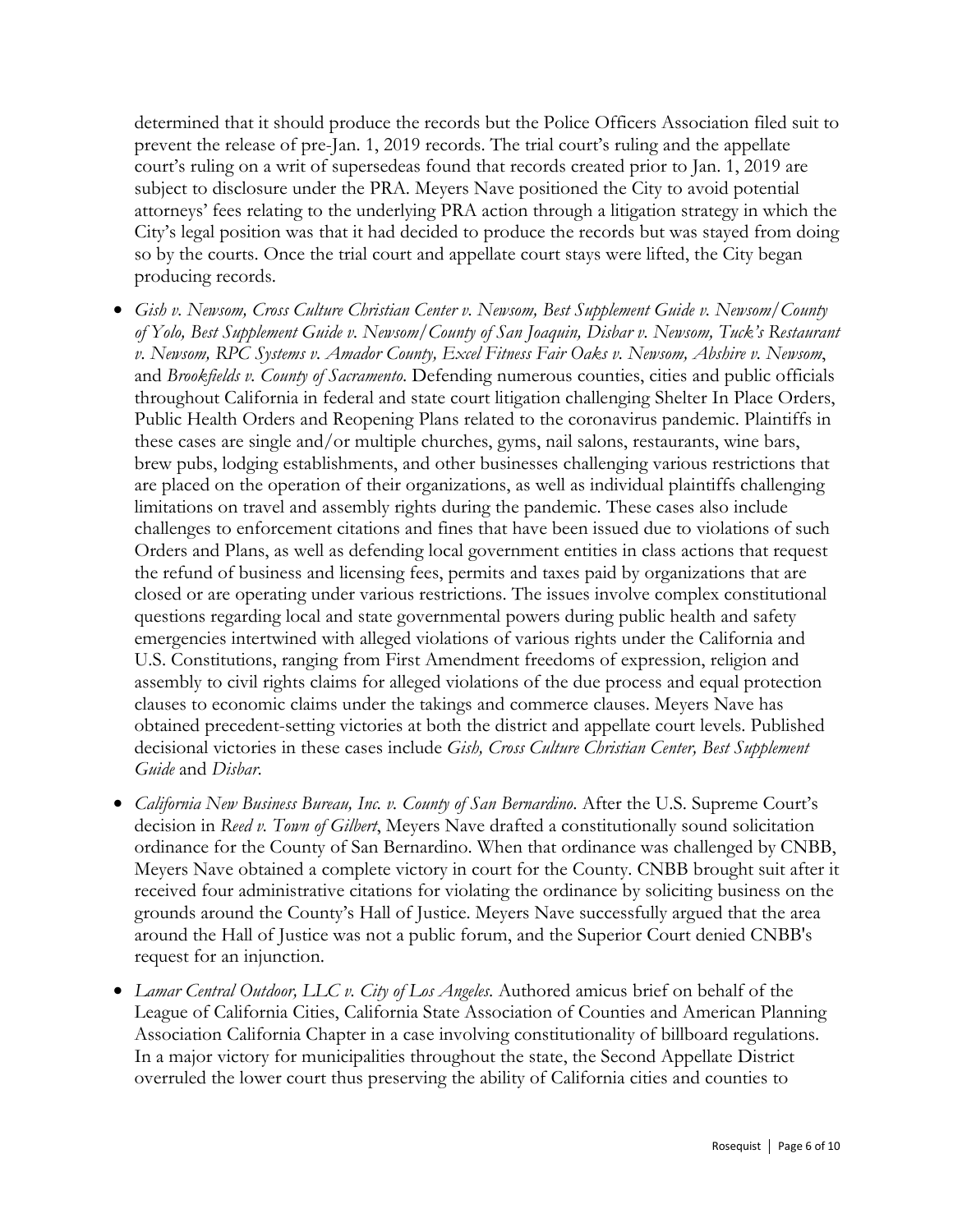continue using the onsite/offsite and commercial/noncommercial distinctions as a regulatory tool in their sign codes.

- *Zuvich v. City of Los Angeles*. Successfully defended the City against a group of five plaintiffs who wanted to vend items on the Venice Boardwalk and also claimed that their artistic expression was unconstitutionally restricted. The plaintiffs raised numerous constitutional challenges to the City's boardwalk ordinance and sought millions of dollars in damages. Meyers Nave prevailed on summary judgment and the Ninth Circuit affirmed in full.
- *Davidson I and II v. City of Culver City*. Defense of the City in First Amendment litigation asserting a variety of constitutional challenges to the City's regulations of signs, pennants and banners in the public right-of-way. Obtained a motion to dismiss and the Ninth Circuit affirmed in full validating the City's ban on all signs attached to fixtures in, on, or over the public right-of-way. In addition, in an unusual ruling, the Ninth Circuit affirmed the trial court's award of over \$90,000 in attorneys' fees to the City for a frivolous case.
- *Dowd v. City of Los Angeles*. Meyers Nave represented the City in a case brought by 13 plaintiffs who challenged the City's ordinance that regulates activity at the Venice Boardwalk. Two of the plaintiffs also asserted claims that the City violated their First Amendment rights in its enforcement of the Rules of Decorum at City Council meetings. The U.S. District Court issued a ruling on cross motions for summary judgment in June 2013, upholding all of the challenged provisions of the Boardwalk regulation with the exception of the ban on amplified sound in certain sections of the west side of the Boardwalk. The court also upheld the City's Rules of Decorum against plaintiffs' facial challenge, but found a few instances in which the City Council had enforced the Rules against the two plaintiffs without sufficient disruption of the meeting to make the enforcement justified.
- *Hunt v. City of Los Angeles*. This Venice Boardwalk case was on remand from a published decision with a potential for a second trial on a challenge to a Boardwalk regulation that had not been addressed in the first trial. Meyers Nave successfully argued that the plaintiff had waived his claims under the challenged regulation by not taking action to raise them in the first trial, resulting in a dismissal of all remanded claims that was upheld by the Ninth Circuit on appeal.
- *Regency Outdoor Advertising v. Community Redevelopment Agency of the City of Los Angeles*. Defense of the Agency and individually named defendants in federal court against claims of inverse condemnation, equal protection, First Amendment violations and damages in connection with billboard applications in various redevelopment project areas.
- *Paramount v. City of Los Angeles et. al.* Defense of the Agency in federal First Amendment litigation challenging the Agency's and City's billboard regulations. Obtained a ruling dismissing the Agency from the case with prejudice on demurrer. Decision upheld on appeal to the Ninth Circuit.
- *In Plain Sight Media v Community Redevelopment Agency of the City of Los Angeles*. Federal court action involving as applied challenge and constitutional challenge to Agency's ordinance regulating signs in the Hollywood Redevelopment Area.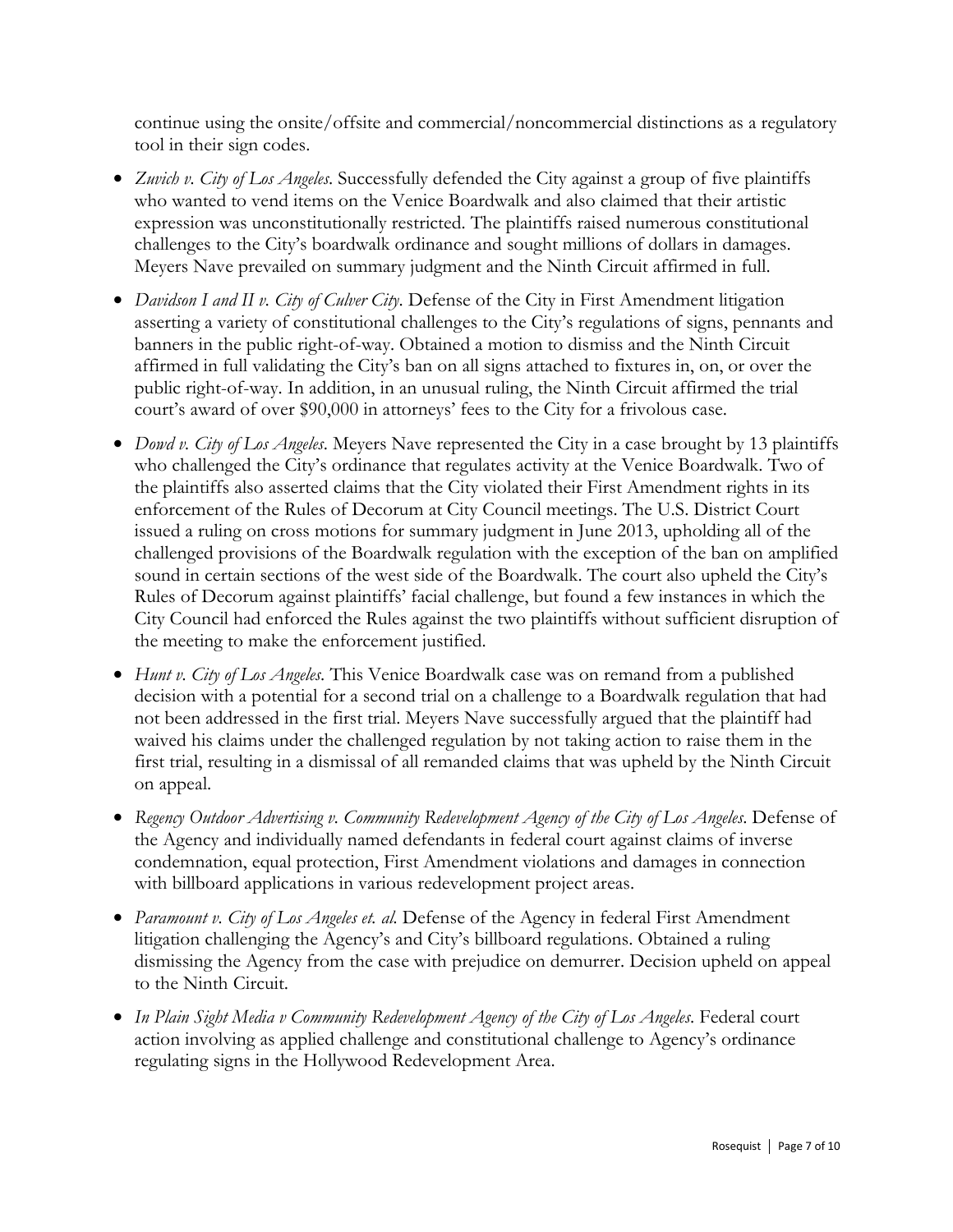#### *First Amendment/Transactional*

- *Straight Pride event in the City of Modesto*. Provided the City with First Amendment advice regarding the National Straight Pride Coalition's application for a permit to hold a rally in the City. Drafted an ordinance restricting the weaponization of water bottles, protest signs and the like and imposing further time, place and manner restrictions to forestall violence that accompanied straight pride events in other cities.
- *City of Newark*. Legal advice and analysis regarding funding of Dia De Los Muertos Festival and compliance with First Amendment Establishment Clause jurisprudence.
- *City of South San Francisco*. Legal advice regarding display of menorah at City Hall.
- *City of Moreno Valley*. Legal advice and analysis of risk regarding donating discretionary funds to church event at public park under the California Constitution No Aid Clause and the Establishments Clauses of California and United States Constitutions.
- *Town of Windsor*. Draft ordinance and findings for regulation of medians in compliance with First Amendment jurisprudence.
- *County of San Bernardino*. Draft ordinance and findings for regulation of commercial activity on Hall of Records Campus in compliance with First Amendment jurisprudence.
- *City of Culver City*. Legal advice and revisions to sign ordinance and Free Speech Policy Guidelines. Advise on billboard restrictions and permissibility of revenue sharing. Legal advice regarding regulations of public fora and limited public fora.
- *City of Tracy.* Legal advice regarding electronic billboards and sign regulations.
- *Cities of Dublin, Palmdale, Modesto, and other firm clients:* Legal advice regarding revisions to sign codes in the wake of Supreme Court ruling in *Reed v. Town of Gilbert.*
- *City of Fort Bragg.* Legal advice and analysis of legal risk regarding city signage program.
- *Cities of Riverside, Fresno and other firm clients.* Provide legal advice on regulations of parks, permissibility of special permit, parade permits and sign ordinances, for compliance with First Amendment.
- *San Diego County Regional Airport Authority*. Legal Advice regarding airport advertising regulations and compliance with First Amendment jurisprudence.
- *Port of San Diego.* Draft newsrack provisions and legal analysis of potential viable time, place and manner restrictions on newsracks in compliance with First Amendment jurisprudence.

## *Public Records Act and Brown Act Litigation*

• *City of Walnut Creek/SB 1421.* Represented the City of Walnut Creek in one of the first cases involving the question of whether SB 1421, which became effective Jan. 1, 2019, applies to peace officer personnel records created prior to that date or only to such records created after that date. The City of Walnut Creek received PRA requests from the ACLU and a media coalition that included a request for records created prior to Jan. 1, 2019. The City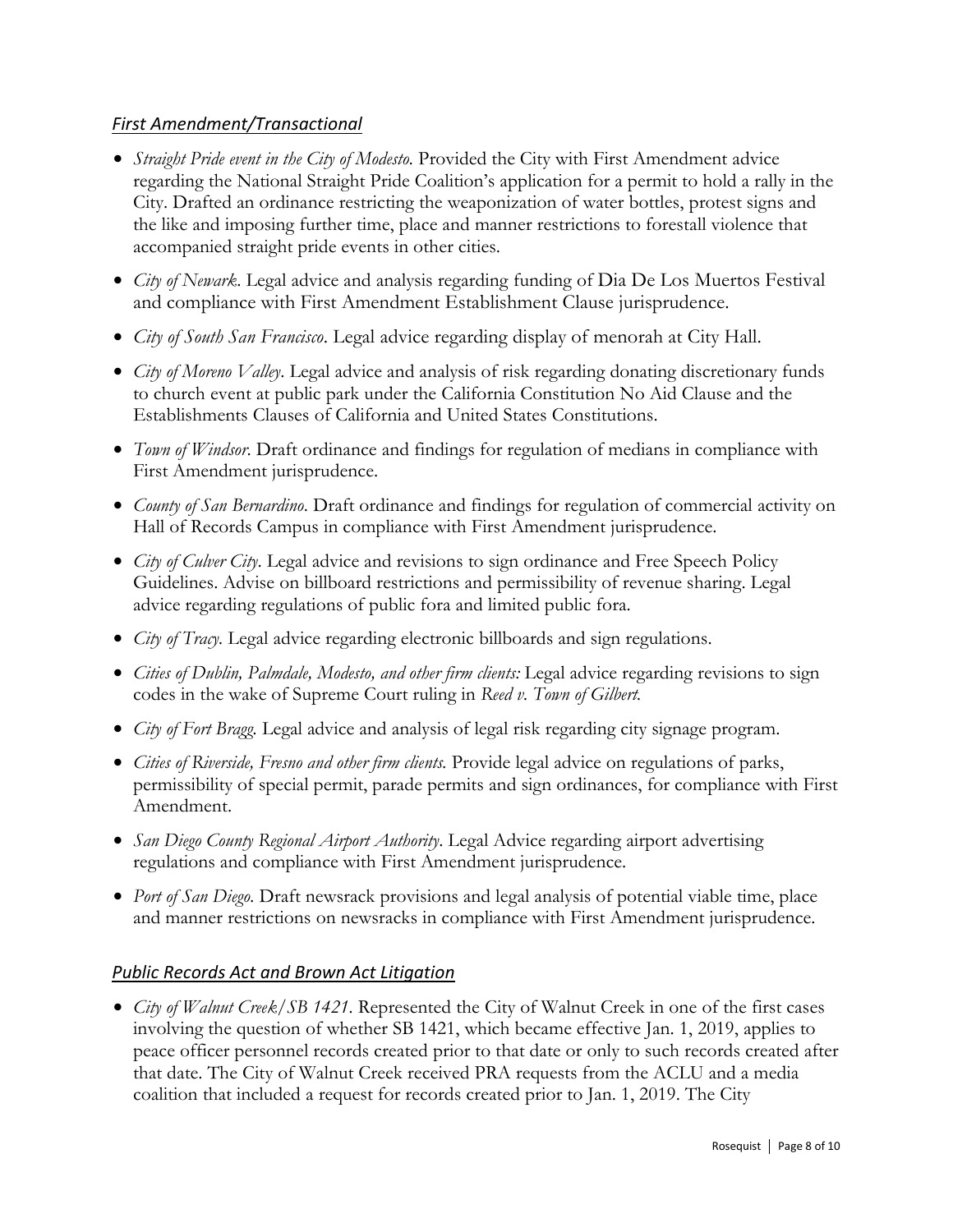determined that it should produce the records but the Police Officers Association filed suit to prevent the release of pre-Jan. 1, 2019 records. The trial court's ruling and the appellate court's ruling on a writ of supersedeas found that records created prior to Jan. 1, 2019 are subject to disclosure under the PRA. Meyers Nave positioned the City to avoid potential attorneys' fees relating to the underlying PRA action through a litigation strategy in which the City's legal position was that it had decided to produce the records but was stayed from doing so by the courts. Once the trial court and appellate court stays were lifted, the City began producing records.

- *County of Los Angeles LA Clippers Arena Litigation*. Represent the Consolidated Oversight Board of the Second District of Los Angeles County, which includes the Inglewood Successor Agency of the Redevelopment Agency, in litigation relating to a dispute over a potential new home for the Los Angeles Clippers. Madison Square Garden Co. (MSG), which owns the Forum, alleges that the City of Inglewood and its mayor tricked MSG into giving up its longterm lease and purchase option on 15 acres of parking space near the Forum because the City and the mayor were allegedly secretly negotiating with the Clippers to build a new and competing arena on that land less than 1.5 miles from the Forum. The lawsuit alleges violations of the Brown Act and the California Environmental Quality Act.
- *City of Los Angeles*. Successfully defended the Los Angeles Memorial Coliseum and its Commission in high-profile litigation alleging Brown Act and California Public Records Act violations related in part to the Commission's negotiations with the University of Southern California over a long-term lease for the Coliseum.
- *Yosemite Alpine Community Service District.* Advise on an adverse court ruling issued prior to Meyers Nave representation, structure successful strategy to respond, provide responsive documents to a Public Records Act request to avoid contempt finding, and resolve litigation.
- *Animal Legal Defense Fund v. City of Livingston.* Successfully advised the City in a California Public Records Act (CPRA) dispute to effectively and efficiently resolve the case.
- *City of El Cerrito and other firm clients.* Legal advice regarding responding to CPRA requests.
- *Westfield.* Legal advice regarding signage dispute with Caltrans and CPRA requests regarding the same.

#### *Land Use and Post-Redevelopment Matters*

- *Los Angeles County Metropolitan Transportation Authority (MTA).* Successfully negotiated an advanced utilities agreement while concurrently proactively drafting a writ action and researching critical preemption issues regarding MTA's permit applications with the City of Beverly Hills. MTA — operator of the nation's third-largest transit system by ridership sought to build a tunnel under the Beverly Hills High School for part of the Westside Subway Extension Project (Purple Line).
- *County of San Bernardino Auditor Controller*. Successfully defend County-Auditor Controller in multiple writ actions brought by Inland Valley Development Agency regarding the distribution of former tax increment funds after the enactment of the Dissolution Law.